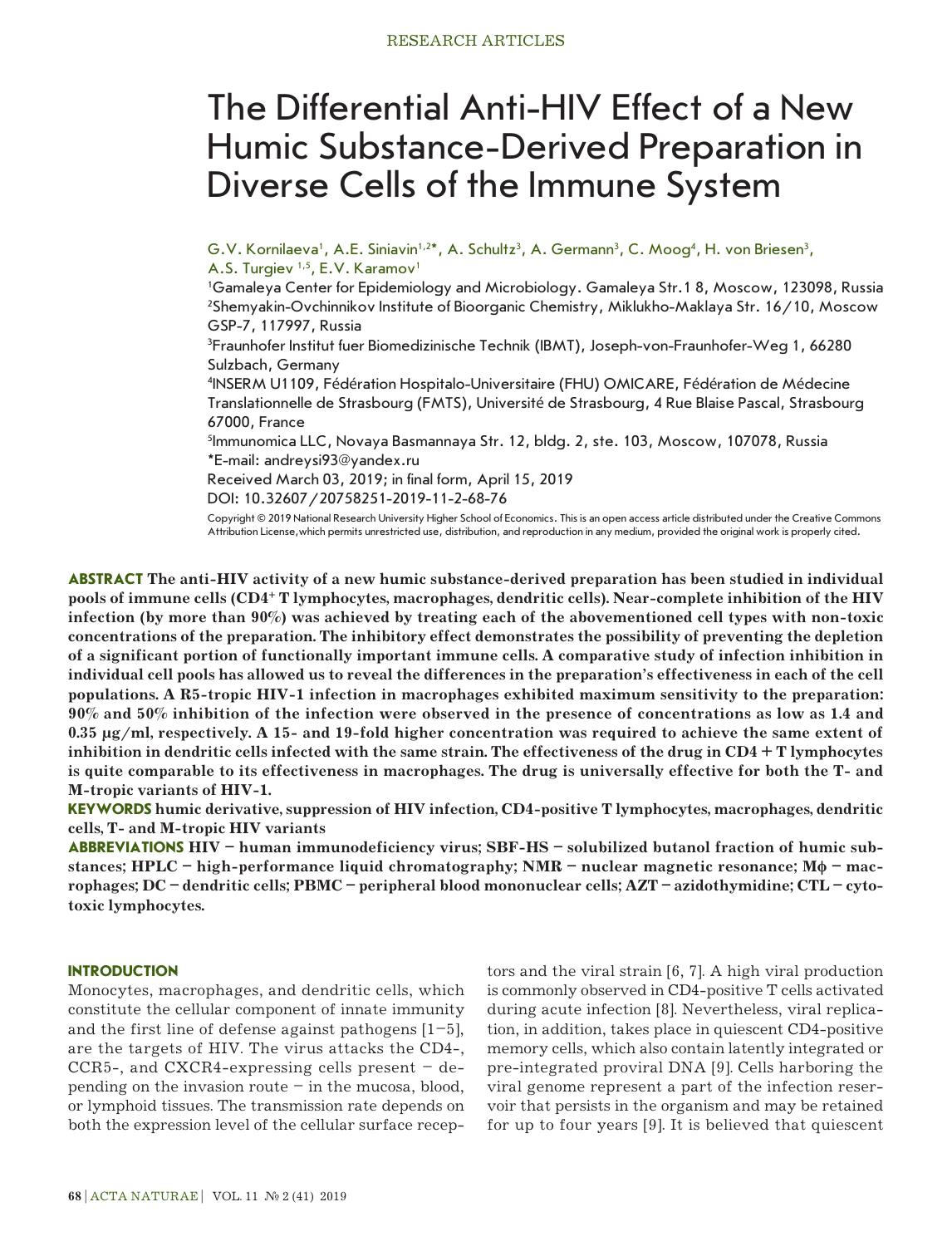CD4-positive memory cells are the first to be infected, and that the viruses involved are predominantly of the R5 phenotype  $[10-12]$ . This may be due to intergin LFA-1 expression [13]. The increased ability of R5 viruses to replicate may also explain their prevalence during an acute or primary HIV infection [14].

The pathogenetic process of HIV infection also involves antigen-presenting cells, macrophages and dendritic cells [15–18] which possess virus-specific receptors and are capable of actively circulating in the blood and penetrating various lymphoid and non-lymphoid tissues. Dendritic cells are prototypical antigen-presenting cells with an extraordinary capacity for recognizing and processing antigens [19]. When immature, dendritic cells show increased ability to phagocytose, while their functional pattern changes upon maturation and they exhibit preferential cytokine-producing activity. Expression of CCR5 decreases in the course of maturation, whereas that of CXCR4 increases, which may lead to the infection of dendritic cells by viruses of both phenotypes [18]. In addition, Langerhans cells (epidermal dendritic cells) are capable of taking up HIV (without subsequent viral production) via a C-type lectin: langerin. Maturation is associated with a decrease in viral production, which may be 10 to 100 times lower in mature as compared to immature dendritic cells [20, 17]. Most researchers agree that dendritic cells are not active viral producers; rather, their major role (favored by a pronounced capacity for migration) is to traffic HIV from the entry sites to CD4-positive T cells, thus promoting fast virus dissemination throughout the organism. Macrophages are also amenable to HIV infection [21, 22]. Macrophage-tropic R5 viruses replicate in macrophages derived from peripheral blood mononuclear cells, as well as in CD4-positive lymphocytes [23]. Macrophages also vary in their ability to produce the virus. Viral production in infected macrophages is frequently of low intensity, and the virus is found sequestered in intracellular vacuoles. The reduced viral replication may be due to the intracellular mechanisms of nonspecific defense. R5 viruses usually exhibit no cytopathic effect, but some isolates – particularly those detected at late stages of the disease – propagate in macrophages to high titers and may induce cytopathic effects [24, 25]. In the majority of cases, the death of the infected macrophages is a result of necrosis. Of particular importance to the pathogenesis of the HIV infection is the ability of macrophages to serve as a viral reservoir that is resistant to antiretroviral therapies and cannot be recognized by the cytotoxic lymphocytes of the immune system (due to the absence of active viral reproduction and synthesis of virus-specific proteins, respectively).

On the whole, the literature data indicate that the permissiveness of immune cells to HIV largely depends on their stage of maturation/differentiation and functional polarization. Both the level of cytokine production and the receptor repertoire are known to be affected by those processes. The infection-induced exhaustion of the pool of HIV-sensitive immune cells ultimately jeopardizes the buildup of the immune response.

Studies of the major target cells involved in HIV pathogenesis (such as peripheral blood mononuclear cells, macrophages, and dendritic cells) constitute an invariable component of the current requirements that need to be met in designing the assessment of new antivirals. This approach allows one to determine (a) the efficacy of the compounds under study in each relevant cell population and (b) the probability of affecting the course of the pathogenetic process (and ultimately optimize the therapeutic regimen) by administering those compounds.

In this work, we report on studies of a new anti-HIV preparation, a solubilized butanol fraction of humic substances (SBF-HS). Mass spectrometry data and the results of an elemental analysis indicate that the fraction contains  $52.7\%$  (w/w) and  $37.1\%$  (w/w) carbon and oxygen, respectively, but considerably lower amounts of nitrogen  $(4.3\% \text{ w/w})$  and sulfur  $(2.1\% \text{ w/w})$ [26, 27]. It should be noted that an elemental analysis of humic substances isolated from the same source using the same isolation and fractionation methods yields reproducible results. High-performance liquid chromatography (HPLC) data demonstrate that the preparation is characterized by a high content of hydrophobic aromatic fragments (74%), which was confirmed by <sup>13</sup>C NMR. The hydrogen-to-carbon atomic ratio  $(H/C)$ is 0.8; the oxygen-to-carbon atomic ratio  $(O/C)$  is 0.53 [28–30].

It is known that humic substances form as a result of the decay of dead organisms and are among the vast reservoirs of organic carbon. SBF-HS is an ecologically sound and safe product exhibiting antitumor, antifungal, antibacterial, and antiviral activities. In addition, it stimulates hemopoiesis and acts as an immunomodulator, a powerful antioxidant, and an efficient hepatoprotector. SBF-HS stimulates cell-mediated immunity (particularly in inflammatory foci), accelerates the regeneration of wounds, burns, and ulcers of skin and mucosa, and lacks toxicity and allergenicity [31–33].

#### **MATERIALS AND METHODS**

#### **SBF-HS**

Lignin-containing solid waste resulting from the processing of vegetable feedstock was used as a starting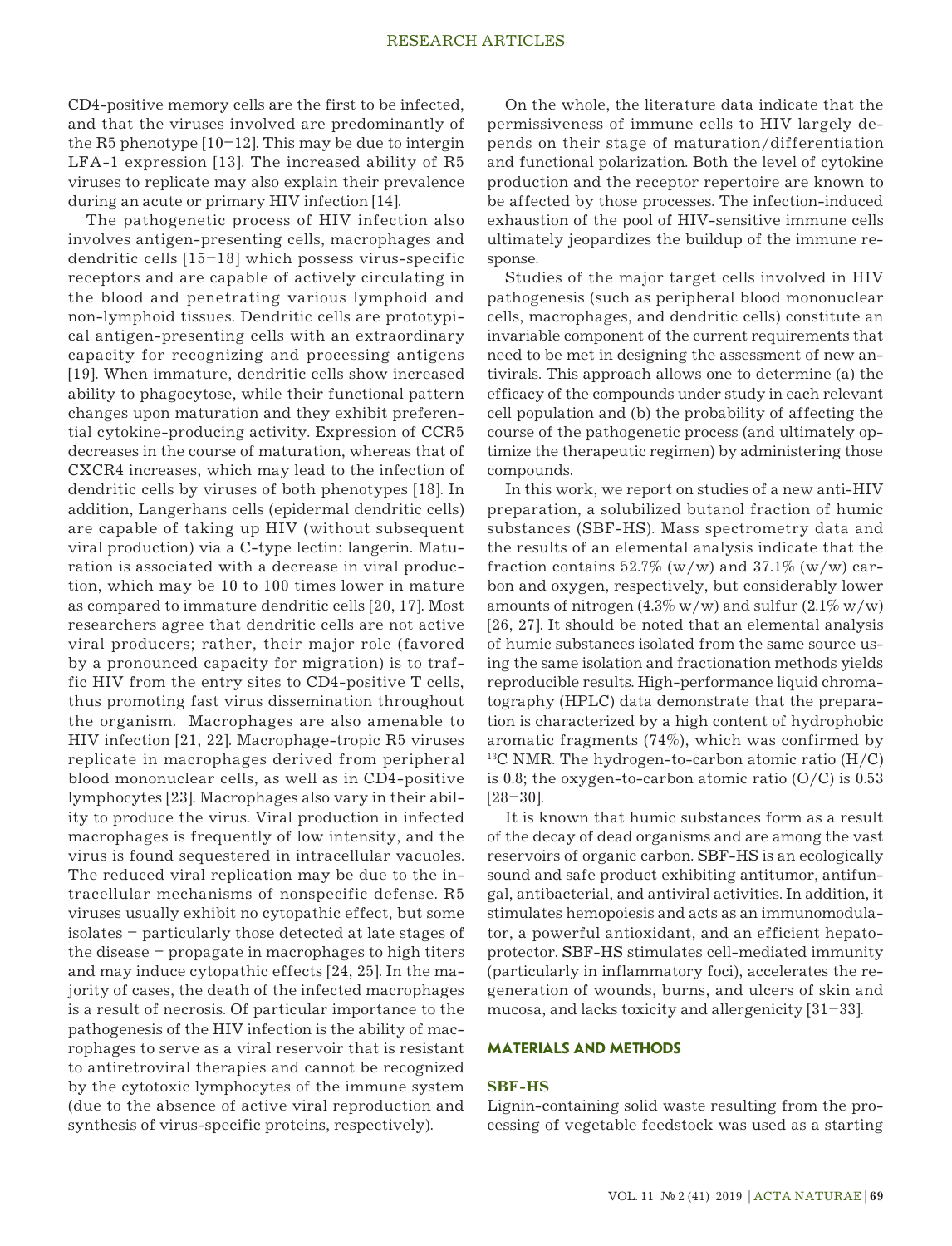material for obtaining humic substances. The material was subjected to oxidative alkaline hydrolysis, followed by separation of the liquid phase, which was further acidified, and the resulting solid residue was isolated, washed, and dried. The intermediate product thus obtained was extracted with ethyl acetate. The resulting solid residue was extracted with *n*-butanol. In order to isolate and solubilize the biologically active fractions exerting antiviral effects, *n*-butanol was evaporated and the solid residue was purified by repeated precipitation from the alkaline solution (using concentrated hydrochloric acid). The fractions were standardized by the characteristic absorption bands in the infrared region (presence of specific absorption bands in the region  $2-10 \mu m$ ) and molar mass distribution (showing a maximum in the vicinity of 7,000 Da). The yield of the target product, the solubilized butanol fraction of humic substances (SBF-HS), approximated 40%.

#### **Physicochemical methods for analyzing SBF-HS**

*Elemental analysis*. Samples of the test compound were brought to complete dissolution by heating to 80–100°C in 2 ml of nitric acid, with a few drops of hydrogen peroxide added, for 3 hours. The solution was analyzed by atomic emission spectrometry with inductively coupled argon plasma (ICAP-9000; Thermo Jarrell Ash, USA).

*GC-MS analysis*. An accurately weighed sample of SBF-HS was adjusted to full air-dry weight and treated with 5 ml of toluene in an ultrasonic bath. The extracts were filtered, dried over anhydrous sodium sulfate, and evaporated in a nitrogen current. Some samples were methylated. An aliquot of the sample was analyzed by GC-MS on an equipment complex consisting of an HP5890A gas chromatograph, an HP5988A mass spectrometer, and an HP59970C data processing system (Hewlett-Packard, USA). The sample components were identified using the Wiley mass spectral library.

*NMR spectroscopy* was performed using a Bruker Avance 400 MHz NMR spectrometer.

#### **Cell lines**

CEM-SS, an immortalized line cloned from a human T4 lymphoblastoid cell line by adhesion using poly-L-lysine and characterized by increased ability of virus-induced syncytium formation and fusogenic activity, is widely used to study HIV and its inhibitors (NIH AIDS Reagent Program No. 776, USA). The cells were maintained in a RPMI-1640 medium (Sigma, USA) supplemented with 10% fetal calf serum (Sigma, USA) and 2 mM L-glutamine (Sigma, USA.).

Peripheral blood mononuclear cells (PBMCs) were isolated from the EDTA-anticoagulated blood of HIVseronegative donors by Ficoll® Paque Plus (GE Healthcare Worldwide, USA) density gradient centrifugation. HIV was inoculated into mitogen-stimulated PBMC, which were obtained by culturing in the presence of 5 µg/ml phytohemagglutinin (PHA; Sigma, USA) for 3 to 4 days. The infected cells were maintained in a RPMI 1640 growth medium supplemented with 10% fetal calf serum, 100  $\mu$ g/ml gentamicin, and 50 U/ml interleukin 2 (IL-2; Sigma, USA).

Human macrophages (M**ϕ**) were obtained by allowing the monocytes present in the PBMC suspension  $(1-2 \times 10^6 \text{ cells/ml})$  to adhere as a result of PBMC incubation at 37°C for 2 h; the adherent cells were further differentiated for  $7-8$  days in the presence of 0.2  $\mu$ g/ml GM-CSF (Invitrogen, USA), and then added to the growth medium of the composition described above.

Dendritic cells (DCs) were obtained by culturing human monocytes in the presence of 20 ng/ml interleukin 4 (IL-4; Sigma, USA) for 7 days; the monocyte fraction was isolated from PBMC by the MACS (magnetic cell separation) technology, using human CD14 MicroBeads (Miltenyi Biotec, Germany). The antigen-presenting function of DCs was assessed according to the latter's ability to stimulate allogeneic proliferation of T cells.

The TZM-bl cell line (NIH AIDS Reagent Program No. 8129, USA) was obtained by genetic engineering of HeLa cells; it expresses CD4, CXCR4, and CCR5 and contains the Tat-dependent luciferase reporter gene under the regulatory control of HIV-1 LTR.

293T/17 human kidney epithelial cells were derived from the 293T cell line (ATCC® CRL-11268).

*Env-pseudotyped virus production.* Pseudoviruses were obtained according to the previously described method [34]. 293T/17 cells were seeded at a concentration of  $2 \times 10^6$  per T-75 flask in a 20-ml DMEM growth medium. After 24 hrs, the cells were transfected with 4 µg of a HIV-1 *env* expression plasmid and 8 µg of an env-deficient HIV-1 backbone vector, pSG3∆Env, using the Fugene 6 transfection reagent (Promega, USA). After 4 h of incubation, the transfection medium was replaced with a fresh growth medium. Pseudovirus-containing culture supernatants were collected after 48 h and stored at -80°C. All plasmids were obtained from the international repository of the NIH AIDS Reagent Program.

*TZM-bl assay.* The neutralization analysis was performed using TZM-bl cells according to the Montefiori method [35], which is a modified version of the analysis by Wei et al. [36]. Fresh trypsinized cells were seeded in 96-well plates at a concentration of  $1 \times 10^4$  cells/well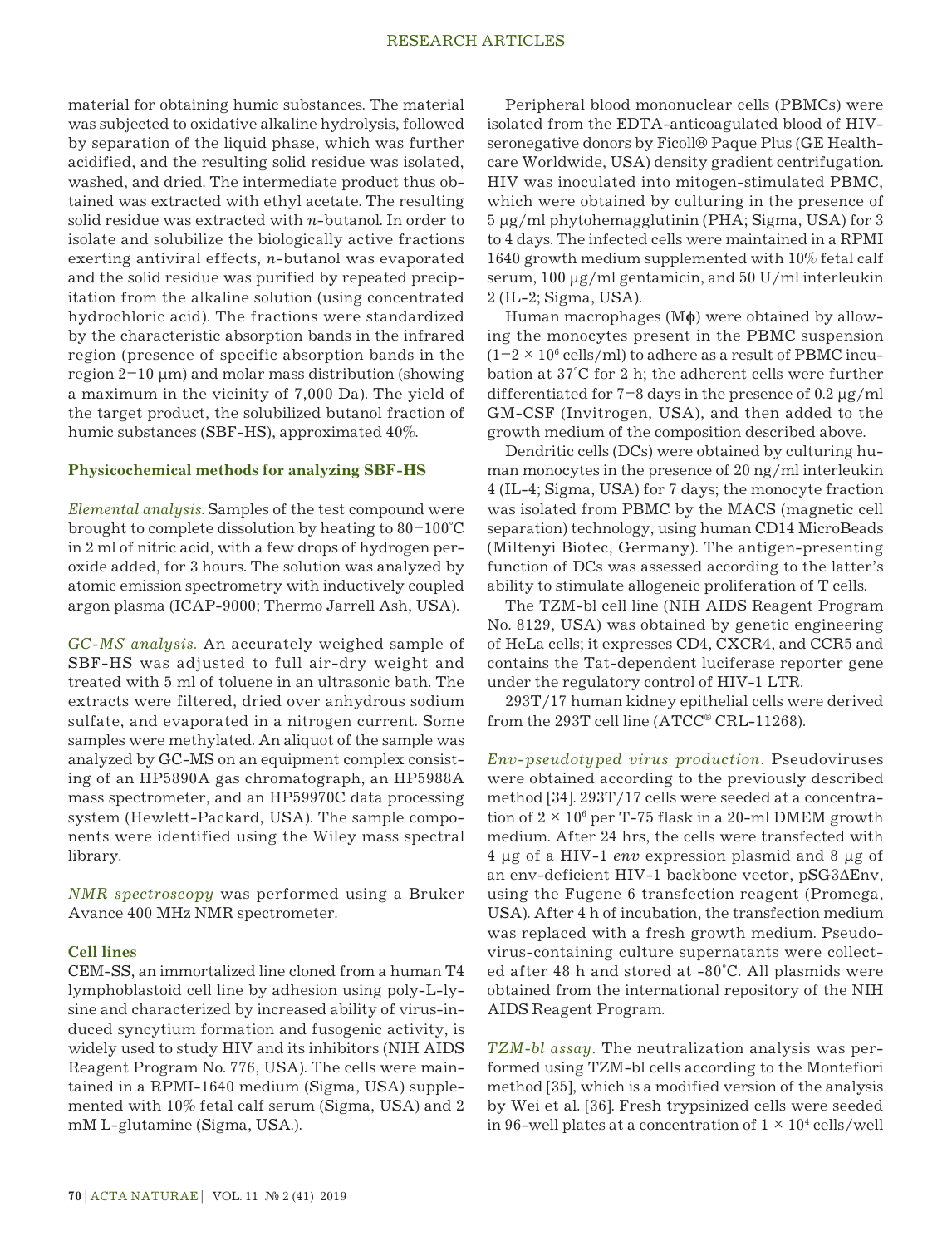## RESEARCH ARTICLES

in 100 µl of a DMEM growth medium supplemented with 5  $\mu$ g/ml DEAE-dextran. Various dilutions of the test compound were added to the cells and incubated for 45–90 min at 37°C. The cells were inoculated with 150,000 RLU (relative luminescent units) of the corresponding pseudovirus. After 48 h of incubation, the cells were washed with the medium and lysed, after which the amount of luciferase was determined in comparison with the virus control using a Victor X3 luminometer (Perkin Elmer). The 50% inhibitory concentration values were calculated using GraphPad Prism 6 by the log function (inhibitor), compared to the normalized response.

*Viruses.* The following HIV-1 strains were used to infect the cells:

 $HIV-1<sub>BRI</sub>$ , reference strain of the X4 phenotype, actively replicating in T lymphoblastoid cells and sensitive to azidothymidine (AZT);

 $HIV-1$ <sub>AR216</sub>, a clinical isolate of the X4 phenotype (obtained from an HIV-infected patient) adapted to T cell lines and highly resistant to AZT;

HIV-1 $_{Ba-I}$ , an M-tropic strain of the R5 phenotype;

HIV- $1_{\text{SFI62}}$ , an M-tropic strain of the R5 phenotype; and

HIV-1<sub>0H0</sub>, an M-tropic strain of the R5 phenotype (isolated from an HIV-infected patient in Trinidad and Tobago).

To assess the biological activity, the median tissue culture infection dose  $(TCID_{50})$  was determined for each viral stock by titration.

#### **Assessment of cell viability**

Cell viability was determined by the MTT assay based on the ability of live cells to convert the readily soluble yellow 3-(4,5-dimethylthiazol-2-yl)-2,5-diphenyltetrazolium bromide (MTT) into insoluble purple intracellular crystals of MTT-formazan. The conversion efficiency is indicative of the general level of dehydrogenase activity of the cells under study, which is to a certain extent directly proportional to the concentration of viable cells [37]. According to the generally accepted criteria, substances with  $CC_{50}$  ranging from 1 to 10  $\mu$ g/ml are considered highly toxic; 11 to 20 µg/ml, toxic; 21 to 50  $\mu$ g/ml, moderately toxic; and 51 to 100  $\mu$ g/ml, slightly toxic. The substances with  $CC_{50} > 100 \mu g/ml$ are classified as non-toxic.

#### **Studies of anti-HIV activity**

To determine the antiviral activity, the cells were incubated at variable concentrations of SBF-HS (10, 1, 0.1, and 0.01  $\mu$ g/ml) at 37°C in 96-well microtiter plates (Corning, USA) for 2 h. The virus was then inoculated at a multiplicity of infection of 100  $TCID_{50}$ . Following the 24-h incubation, the unbound virus was removed by low-speed centrifugation and the cell pellet was re-suspended in a fresh portion of the growth medium. The microplates were monitored for 5 days; the cytopathic effect was assessed according to cell lysis and syncytium formation. The antiviral effect was evaluated according to the decrease in the production of HIV-1 core antigen, p24, which was measured by ELISA. The viral core antigen p24 is a highly conserved major protein universally adopted as a marker of HIV infection. The p24 level was measured using certified commercial test systems manufactured by Bio-Rad (USA) and Vector-Best (Russia).

#### **Statistical analysis**

Experimental data were obtained in three independent experiments, and the results were shown as the mean  $\pm$ standard error of the mean (SEM). The significance of the differences between the samples was estimated using the Kolmagorov–Smirnov test and the one-way ANOVA test with Bonferroni adjustment (Origin Pro 2016G, OriginLab Corporation) for experiments with more than two subgroups. The half-maximal inhibitory concentration  $(IC_{50})$  and 50% cytotoxic concentration  $(CC_{50})$  were calculated based on the dose-effect curves using the Origin Pro 2016G and Sigma Plot 12.5 software. Differences were considered significant if the calculated  $p$  value was  $\leq 0.05$ .

#### **RESULTS AND DISCUSSION**

#### **Characterization of the chemical composition of SBF-HS**

Studies of the elemental composition of SBF-HS were performed in two repetitions. It was determined that SBF-HS is a polyelemental substance with a high content of P and Na  $(6,000$  and  $10,029 \mu g/ml$ , respectively). It is important to note that the test substance contained almost no heavy metals.

GC-MS analysis showed that fatty and resin acids were the most representative groups in the SBF-HS. Palmitic, oleic, and behenic acids were the predominant fatty acids  $(1.2 \mu g/g \text{ each})$ . The contents of stearic, arachidic, and lignoceric acids in SBF-HS were lower  $(0.4 \mu g/g$  each). Among the resin acids, three components corresponding to the structural formula of  $C_{20}H_{30}O_2$  (1.6  $\mu$ g/g) were found in the analyzed sample. One of these components can be identified as abietic acid (0.6  $\mu$ g/g). The other components were isomeric structures having this gross formula. The other two resin acids had the gross formula of  $\mathrm{C}_{\mathrm{20}}\mathrm{H}_{\mathrm{28}}\mathrm{O}_{\mathrm{2}}$ . The most characteristic peak in the mass chromatogram corresponded to levopimaric acid  $(18 \mu g/g)$ .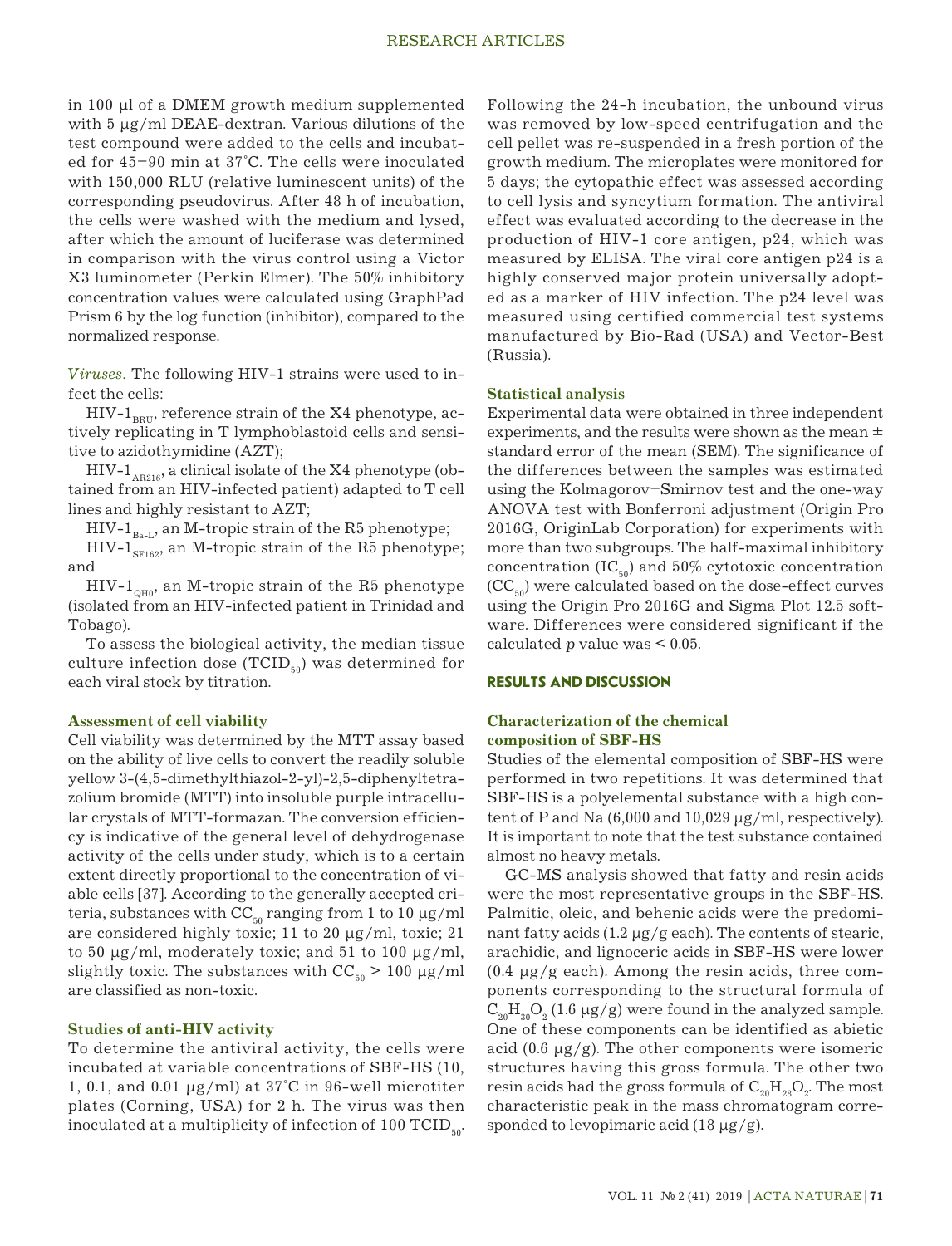We used NMR spectroscopy to compare data on the moiety composition of SBF-HS with the composition of humic acids in coal (*Table 1*). The content of carbonyl, carboxyl, and ester fragments in SBF-HS was similar to that of humic acids in coal. The content of phenolic groups in SBF-HS was slightly higher (11% versus 7–9%). The high  $\rm C_{_{COO-H}/C_{_{COO-R}}}$  and  $\rm C_{_{Ar-OH}/C_{_{Ar-OR}}}$ ratios were typical and represented the degree of hydrolysis of the structure. The high content of aromatic fragments was a typical feature of SBF-HS, while the aromatic portion of the structure was characterized by a large number of unsubstituted and O-substituted moieties.

## **Cytotoxicity of SBF-HS**

In order to assess the cytotoxic effects, the cells were cultured in the presence of varied concentrations of SBF-HS for 3–4 days; the viability was then measured using the MTT assay.

Cytotoxicity studies in three independent experiments demonstrated that SBF-HS was non-toxic to both the CEM-SS cell line and the primary cells (PBMC) (*Table 2*). IC<sub>50</sub> is the 50% inhibitory concentration (causing  $50\%$  suppression of the infection);  $CC_{50}$  is the 50% cytotoxic concentration (causing loss of viability in 50% of cells); SI is the selectivity index calculated as the ratio between  $CC_{50}$  and  $IC_{50}$ . The values are the means of three measurements, each performed in an independent experiment (antiviral activity was assessed together with toxicity).

# **Antiviral activity of SBF-HS in continuous and primary CD4-positive T cells infected with AZT-sensitive or AZT-resistant HIV-1 strains**

The data on the inhibition of the experimental HIV infection indicate that SBF-HS is able to efficiently suppress the infection induced by AZT-sensitive (HIV- $1_{\text{BRU}}$ ) and AZT-resistant (HIV- $1_{\text{AR216}}$ ) virus strains in both continuous and primary cells (*Table 2*). Of note, the concentrations required to achieve 50% suppression of the infection induced by the sensitive strain were almost identical in the continuous and primary cells  $(< 1 \mu g/ml$ ).

The ability to suppress the infection induced by the AZT-resistant strain was cell-dependent: judging from the 50% inhibitory concentration  $(IC_{50})$  values, SBF-HS was more efficient in PBMC than CEM-SS cells. The selectivity index (SI) characterizing the clinical promise of the preparation under study was comparably high in PBMC (600–800). This cellular model of an HIV infection is preferable to that based on the use of continuous cell lines. The main reason for the limited use of PBMC in experimental studies of the HIV infection is the lack of standardization and, as a consequence, the chance

#### Table 1. Moiety composition of SBF-HS

| Moiety                               | Content, %C    |
|--------------------------------------|----------------|
|                                      | 3              |
| $\frac{C_{C=0}}{C_{\rm{COO-H}}}$     | 10             |
| $C_{\text{COO-R}}$                   | $\overline{2}$ |
| $C_{Ar-OH}$                          | 11             |
| $\mathcal{C}_{\textsc{Ar-OR}}$       | 7              |
| $\mathbf{C}_{\text{\tiny{Ar-R}}}$    | 21             |
| $C_{Ar-H}$                           | 27             |
| $C_{_{O-A{\rm lk}-O}}$               | $\overline{0}$ |
| $\mathcal{C}_{\text{\tiny -CH-OH}}$  | 3              |
| $C_{\text{\tiny{CH2-OH}}}$           | 6              |
| $\text{C}_{\underline{\text{CH3O}}}$ | 15             |

| Table 2. Antiviral activity, cytotoxicity, and selectivity |
|------------------------------------------------------------|
| index (SI) of SBF-HS in CEM-SS and primary CD4-positive    |
| T cells                                                    |

| Cell              | Viral                                                                            | Inhibition of HIV<br>replication, $\mu$ g/ml |                                                |                |                                   |            |
|-------------------|----------------------------------------------------------------------------------|----------------------------------------------|------------------------------------------------|----------------|-----------------------------------|------------|
|                   | strain                                                                           | $IC_{90}$                                    | $IC_{50}$ $\pm$<br>SEM                         | $\mathbb{R}^2$ | Cytotoxicity<br>$CC_{50}$ , µg/ml | SI         |
| CEM-<br><b>SS</b> | $\mathrm{HIV\text{-}1}_{\mathrm{BRU}} \\ \mathrm{HIV\text{-}1}_{\mathrm{AR216}}$ | 5.4<br>26.0                                  | $0.8 \pm 0.3$<br>$4.6 \pm 0.55$ 0.79           | 0.87           | 708                               | 865<br>154 |
| PBMC              | $\rm{HIV\text{-}1}_{\rm{BRU}}$<br>$HIV-1$                                        | 5.3                                          | $0.9 \pm 0.2$<br>$11.5   1.04 \pm 0.38   0.85$ | $\mid 0.91$    | 631                               | 701<br>607 |

to encounter a donor with individual resistance to the HIV infection. In order to avoid the latter, we used a mixture of PBMCs isolated from three HIV-seronegative donors.

# **Antiviral activity of SBF-HS in PBMC, macrophages (Mϕ), and dendritic cells (DCs)**

# We further studied the antiviral activity of SBF-HS

in PBMC, macrophages (M**ϕ**), and dendritic cells (DC) infected with the M-tropic HIV-1 strains HIV-1 $_{B_2}$ , HIV-1<sub>SF162</sub>, and HIV-1<sub>OH0</sub> (*Table 3*).

Our studies made it possible to (a) differentially assess the efficacy of SBF-HS in distinct populations of immune cells and (b) generate data demonstrating that the activity of the preparation varies with the cell type.

The infection induced in Mϕ by the R5 strain HIV- $1_{\text{Ba-I}}$  exhibited maximum sensitivity to SBF-HS: 90% and 50% inhibition was observed in the presence of relatively low amounts of the preparation (*Table 3*), whereas 15- to 19-fold higher concentrations were required to achieve the same effect in DCs infected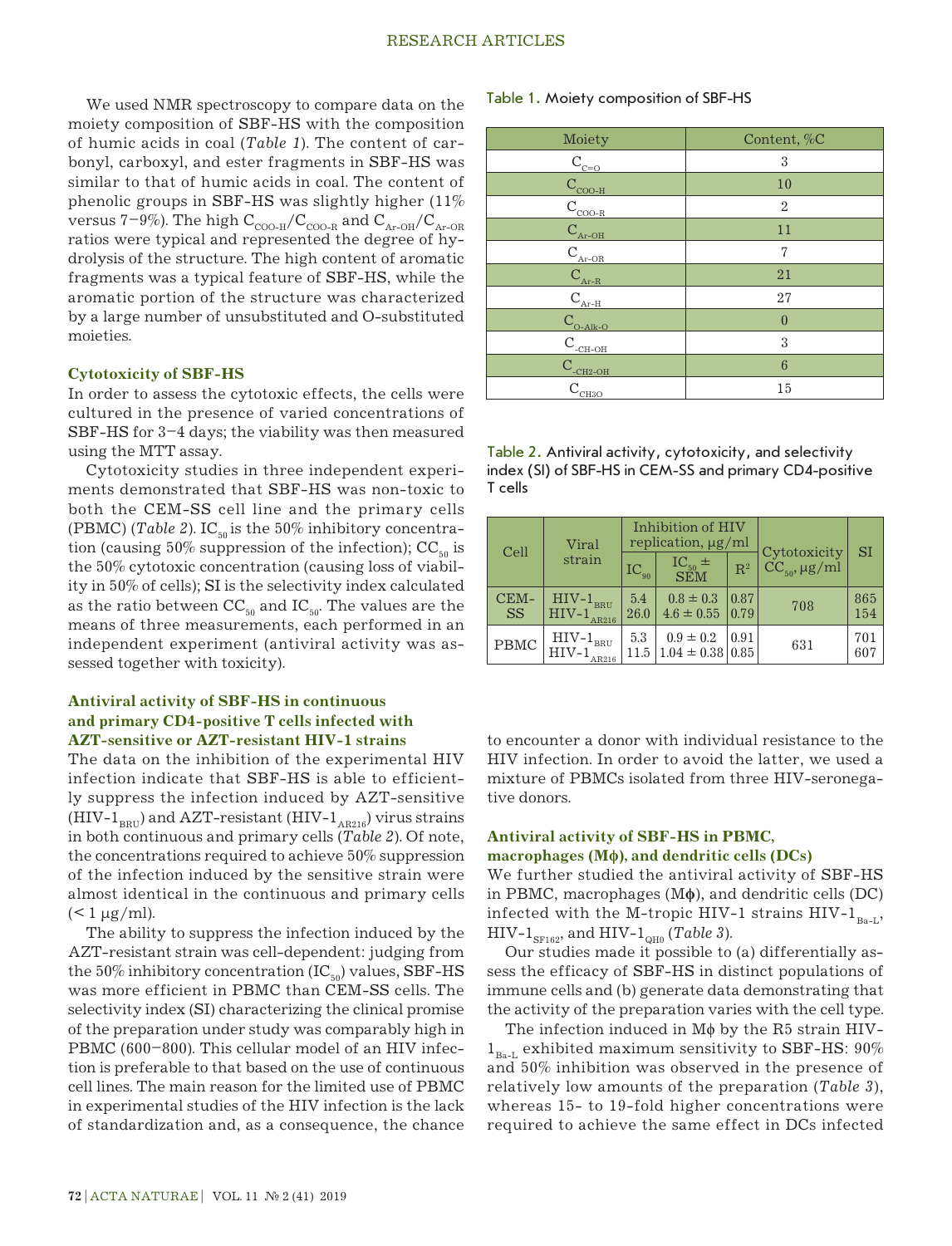#### RESEARCH ARTICLES

| Cells       | Virus                                                        | Inhibitory concentration, $\mu$ g/ml |                          |                                 |              |
|-------------|--------------------------------------------------------------|--------------------------------------|--------------------------|---------------------------------|--------------|
|             |                                                              | $IC_{90}$                            | $\mathrm{IC}_{_{80}}$    | $IC_{50}$                       | $R^{2*}$     |
| <b>PBMC</b> | $\text{HIV-1}_{\text{SF}162}$<br>$\text{HIV-1}_{\text{QHO}}$ | 5.8<br>60.0                          | 3.0<br>20.0              | $0.9 \pm 0.25$<br>$9.8 \pm 2.9$ | 0.89<br>0.72 |
| Mф          | $HIV-1$ <sub>Ba-L</sub>                                      | 1.4                                  | 0.9                      | $0.35 \pm 0.1$                  | 0.78         |
| DC          | $HIV-1$ <sub>Ba-L</sub>                                      | 21.0                                 | 12.0                     | $6.8 \pm 1.3$                   | 0.76         |
| TZM-bl      | SF162 pseudovirus<br>QH0 pseudovirus                         | 24.0<br>60.0                         | $\overline{\phantom{0}}$ | $5.0 \pm 0.7$<br>$5.0 \pm 1.2$  | 0.85<br>0.87 |

Table 3. Inhibition of viral replication in TZM-bl, PBMC, M $\phi$ , and DCs infected with HIV-1<sub>SF162</sub>, HIV-1<sub>OH0</sub>, and HIV-1<sub>Bad</sub>

 $*{\sf R}^2$  values were calculated for IC  $_{\sf 50}.$ 

with the same strain. In PBMCs infected with the R5 strain HIV- $1_{\text{SFI62}}$ , 90% inhibition of the infection could be achieved at 6.0 µg/ml SBF-HS. As shown in *Table 1*, almost the same concentration of SBF-HS was sufficient to suppress an HIV infection induced by X4 strains. This observation emphasizes the universality of SBF-HS as an anti-HIV agent, against viruses of both phenotypes (R5 and X4). However, our studies demonstrated that there are HIV-1 strains that exhibit greater resistance to SBF-HS. For example, 10-fold higher concentrations are required to suppress the infection induced in PBMCs by HIV- $1_{\text{OHO}}$ . The interstrain differences in the genome and pre-existing mutations resulting from the natural polymorphism of HIV-1 may be the likely reasons for the observed discrepancies in SBF-HS activity.

In spite of the differences in  $IC_{90}$  and  $IC_{50}$  observed between the studied virus–cell systems, 90% suppression of the infection by SBF-HS was achieved in all cases, which indicates that the preparation protected a considerable percentage of target cells attacked by HIV. Our observation that diverse populations of immune cells differed in the extent of HIV suppression regardless of the tropism and phenotype of the virus suggests that preparation bioavailability may be celltype-dependent. The differences in infection inhibition in various subpopulations of immune cells, which are independent of the viral phenotype, probably indicate that there also are differences in the bioavailability of the preparation. The unequal penetration of drugs into various cells (tissues) is a fact well-known in the literature. This may result in an insufficient (suboptimal) concentration of the drug to inhibit the virus. Under incomplete suppression of virus replication, favorable conditions for the selective selection of resistant forms are established. This should be taken into account when performing preclinical studies of new drugs. Furthermore, more detailed studies into virus replication inhibitors using individual subpopulations of the immune cells involved in the pathogenesis of HIV are required.

Progressive diminution of subpopulations of immune cells, the hallmark of HIV infection, inevitably results in the deterioration of certain functions of the immune system, of which antigen presentation, stimulation of T cell proliferation, and regulation of antibody production by B cells are the most prominent. This is paralleled by a decrease in the turnover of immune cells. Although the mechanisms underlying the death of immune cells during an acute and chronic HIV infection have not been completely clarified, the data in the literature suggest that apoptosis, cytotoxic T lymphocytes, and the direct cytopathic effects of the virus are the likely factors involved. Our study demonstrates that SBF-HS makes it possible to achieve near-complete suppression of an HIV infection (by more than 90%); thus, a considerable portion of cells in diverse subpopulations will be rescued from depletion, thereby preserving the functionality of the immune system. Yet another important result of our study was the observation that SBF-HS exhibited maximum efficacy in suppressing an HIV infection in Mϕ. Mϕ, as well as memory T cells, serves as a reservoir of the virus, and this may be the main reason why complete eradication of HIV is impossible (and why lifelong administration of anti-HIV therapies is necessary). Some researchers believe that those cells may provide conditions favoring the selection of resistant strains.

Recent data indicate that Th17 cells producing interleukin 17 (IL-17) exhibit maximum susceptibility to the HIV infection and are, therefore, prone to rapid depletion [38]. IL-17 plays a key role in maintaining the intestinal mucosa impermeable [39]. Loss of IL-17 destroys the mucosal barrier and stimulates microbial translocation, which in turn causes HIVassociated immune hyperactivation [40–43]. Our recent understanding of the involvement of phenotypically distinct subpopulations of immune cells in HIV pathogenesis opens up opportunities hitherto unknown for assessing the anti-HIV potential of new compounds.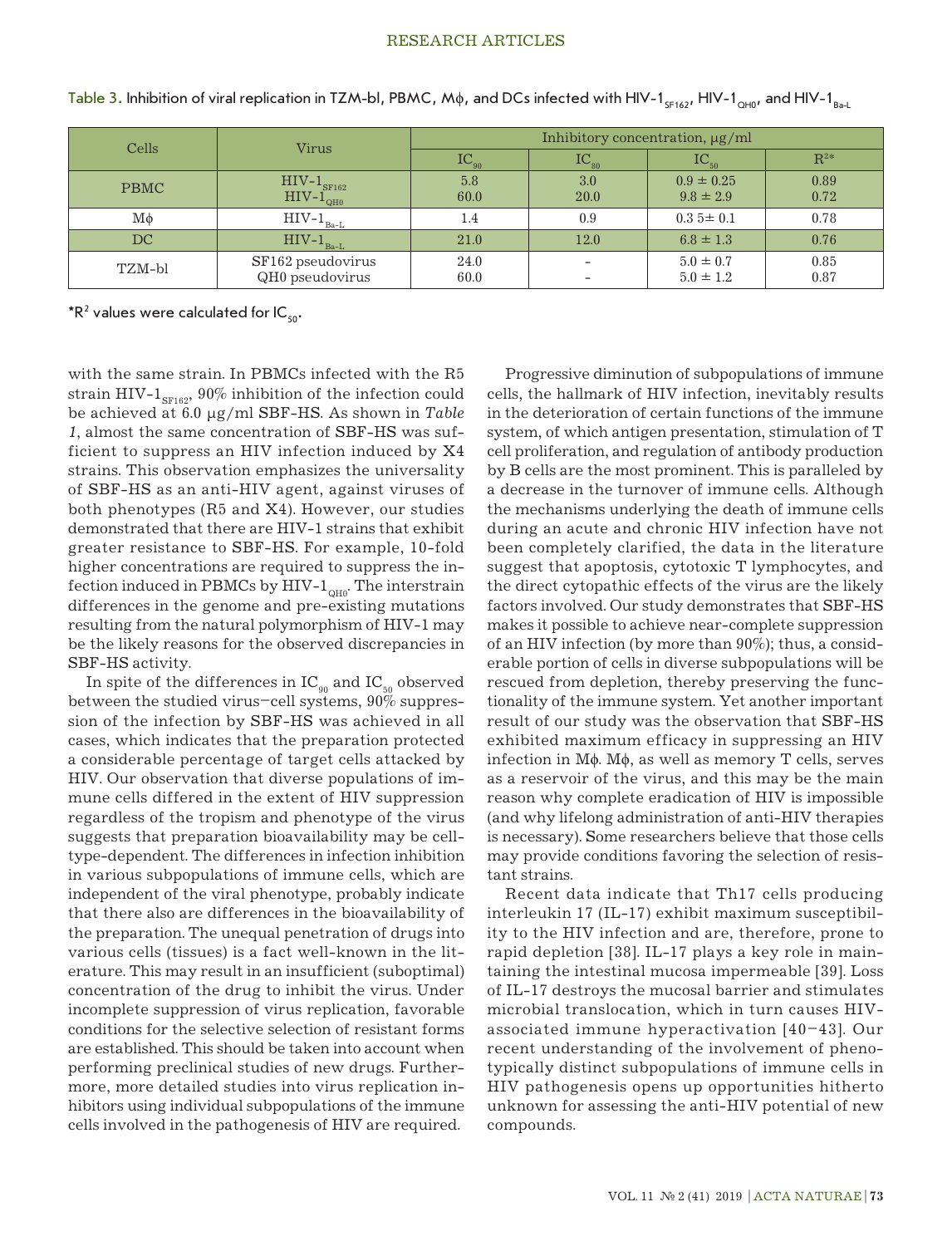Table 4. Comparative efficiency assessment of six batches of SBF-HS in an experimental HIV infection CEM SS/HIV-1-Bru

| <b>SBF-HS</b><br>batch No. | Cytotoxicity                       | Inhibitory concen-<br>tration, $\mu$ g/ml |                   |      |
|----------------------------|------------------------------------|-------------------------------------------|-------------------|------|
|                            | $(CC_{50} \pm SEM),$<br>$\mu$ g/ml | $IC_{q_0}$                                | $IC_{50} \pm SEM$ | SI   |
| 2660716                    | $1100.0 \pm 123$                   | 0.90                                      | $0.31 \pm .012$   | 3548 |
| 2640516                    | $1251.0 \pm 380$                   | 1.10                                      | $0.36 \pm .001$   | 3475 |
| 2690816                    | $985.0 \pm 210$                    | 0.95                                      | $0.34 \pm .021$   | 2897 |
| 2680716                    | $1230.0 \pm 138$                   | 1.00                                      | $0.38 \pm .01$    | 3242 |
| 2630416                    | $1150.0 \pm 226$                   | 0.95                                      | $0.35 \pm .023$   | 3285 |
| 2610316                    | $1159.0 \pm 195$                   | 0.94                                      | $0.31 \pm 0.15$   | 3738 |

# **Studying the reproducibility of HIVinfection inhibition by SBF-HS**

Since stability is an important factor contributing to drug efficacy, we further studied whether the activity of SBF-HS differs between different batches of the preparation. Six batches were examined, and the

Fig. 1. Assessment of the efficacy of SBF-HS under conditions of single-cycle infection (TZM-bl cells and five HIV pseudoviruses). No statistical differences in the inhibition of pseudoviruses were observed between the tested batches of SBF-HS, except for the inhibition of the pseudovirus Q769.d22-PV between batches Nos. 2640516 and 2630416 (\*) with  $p < 0.05$ 

activity was virtually the same in each case: the HIV infection was inhibited in a dose-dependent manner over the same range of concentrations and with a high SI in diverse virus–cell models HIV-1/Bru and TZMbl–HIV pseudoviruses (*Tables 4, 5* and *Fig. 1*).

Pronounced suppression of single-cycle infection by SBF-HS was observed in three independent experiments where TZM-bl cells were infected with pseudoviruses differing in the origin of *env* sequences (which belonged to the A, B or C HIV subtype and two circulating HIV recombinants). Expression vectors for pseudovirus production were selected from the standard panel of HIV-1 reference strains (NIH AIDS Research and Reference Reagent Program; NIH ARRRP). As demonstrated in *Fig. 1*, the  $IC_{50}$  values for the pseudoviruses Q769.d22, WITO4160.33, CE1176\_A3, 703357.c02, and BJOX002000.03.2 fall within the ranges 0.62–0.75, 0.49–0.55, 0.95–1.13, 0.91–0.98, and  $0.99-1.19 \mu g/ml$ , respectively.

# **CONCLUSION**

In conclusion, it is obvious that SBF-HS was capable of efficiently suppressing an experimental HIV-infection



Table 5. Panel of the HIV-1 pseudoviruses used for infecting TZM-bl cells (single-cycle infection)

| Virus              | Origin (country) | Subtype  | Infection stage                | Transmission |
|--------------------|------------------|----------|--------------------------------|--------------|
| $Q769.d22-PV$      | Kenya            |          | Acute/early                    | Sexual       |
| WITO4160.33-PV     | <b>USA</b>       |          |                                | Sexual       |
| CE1176 A3-PV       | Malawi           |          | I/II transmitted founder virus | Sexual       |
| 703357.c02-PV      | Thailand         | CRF01 AE | $_{\rm I/II}$                  | Sexual       |
| BJOX002000.03.2-PV | China/Beijing    | CRF07 BC |                                | IDU          |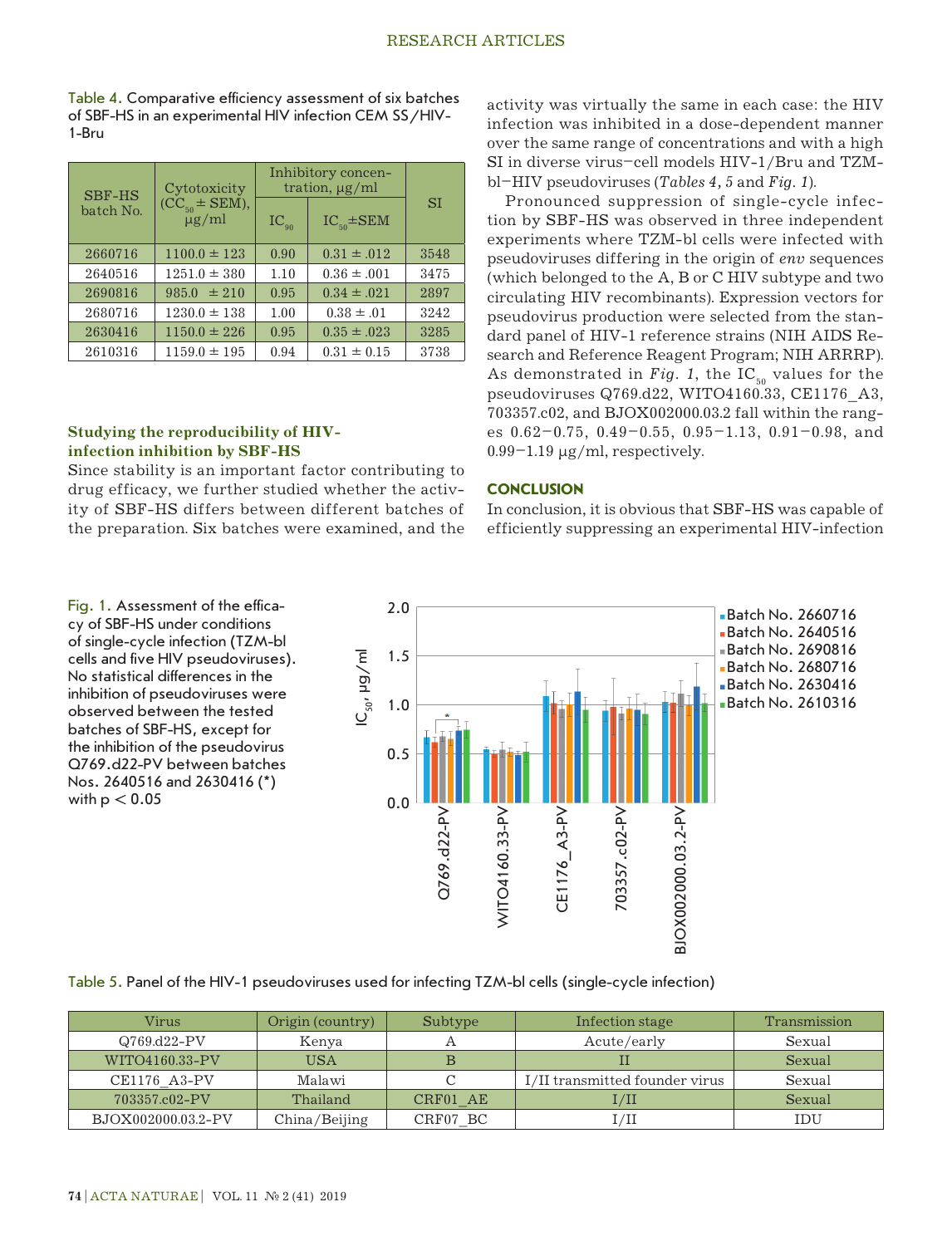### RESEARCH ARTICLES

and protecting cells from several distinct HIV subtypes and circulating recombinant forms. Assessment of the biological properties of six distinct batches of the preparation demonstrated that the fractionation technique used to obtain standardized preparations of SBF-HS was reliable.

Humic substances formed via the decay of dead organisms constitute one of the vast reservoirs of organic carbon. In 1988, during the International Humic Substances Society meeting, it was suggested that humic substances might offer significant promise as drugs for treating diverse diseases [44]. As of today, there is ample evidence of the rather unique properties of humic substances, which exhibit anti-inflammatory, wound-healing, antifungal, bactericidal, and even antineoplastic activities. In spite of those findings, it is not as if humic substances have become the subject of major scientific investigations. Only two companies (one in the United States and one in Russia) have so far succeeded in developing humic substance-based drugs and in completing all the requisite preclinical and clinical trials of their safety and efficacy [30]. This work supplements our knowledge base pertaining to the possible therapeutic utilities of humic substances, which are thereby extended to the treatment of an HIV infection.

*This work was supported by the Russian Foundation for Basic Research (project No. ERA\_Net RUS plus No. 16-54-76005).*

#### **REFERENCES**

- 1. Geissmann F. // Nat. Immunol. 2007. № 8. Р. 558–560.
- 2. Epelman S., Lavine K.J., Randolph G.J. // Immunity. 2014. № 41. Р. 21–35.
- 3. Alvarez-Errico D., Vento-Tormo R., Sieweke M., Ballestar E. // Nat. Rev. Immunol. 2015. № 15. Р. 7–17.
- 4. Wacleche V.S., Tremblay C., Routy J.-P., Ancuta P. // Viruses. 2018. V. 2. № 10. Р. 65.
- 5. Stevenson M. // J. Neurovirol. 2015. № 21. Р. 242–248.
- 6. Bagasra O., Hauptman S.P., Lischner H.W., Sachs M.,
- Pomerantz R.J. // N. Engl. J. Med. 1992. № 326. Р. 1385–1391. 7. Embretson J., Zupancic M., Ribas J., Burke A., Rack P.,
- Tenner-Racz K., Haase A. // Nature. 1993. № 362. Р. 359362. 8. Klatzmann D., Barre-Sinoussi F., Nugeyre T., Dauquet C.,
- Vilmer E., Griscelli C., Brun-Vezinet F., Rouzioux C., Gluckman C., Chermann J.C. // Science. 1984. № 225. Р. 59–62.
- 9. Siliciano J.D., Siliciano R.F. // J. Clin. Investig. 2000. № 106. Р. 823–825.
- 10. Brenchley M., Hill B., Ambrozak D., Price A., Guenaga F., Casazza J., Kuruppu J., Yazdani J., Migueles S., Connors M., Roederer M., Couek D., Koup R.A. // J. Virol. 2004. № 78. Р. 1160–1168.
- 11. Chun W., Chadwick K., Margolick J., Siliciano R.F. // J. Virol. 1997. № 71. Р. 4436–4444.
- 12. Schnittman M., Lane H., Greenhouse J., Justement J., Baseler M., Fauci A. // Proc. Natl. Acad. Sci. USA. 1990. № 87. Р. 6058–6062.
- 13. Tardif M.R., Tremblay M.J. // J. Virol. 2005. № 79. Р. 13714–13724.
- 14. Schweighardt B., Roy A.-M., Meiklejohn A., Grace J., Moretto J., Heymann F. // J. Virol. 2004. № 78. Р. 9164–9173.
- 15. Blauvelt A., Asada H., Saville M., Klaus-Kovtun V., Altman D., Yarchoan R., Katz S. // J. Clin. Investig. 1997. № 100. Р. 2043–2053.
- 16. Dittmar M.T., Simmons G., Hibbitts S., O'Hare M., Louisirirotchanakul S., Beddows S., Weber J., Clapham P.R., Weiss R.A. // J. Virol. 1997. № 71. Р. 8008–8013.
- 17. Granelli-Piperno A., Delgado E., Finkel V., Paxton W., Steinman R.M. // J. Virol. 1998. № 72. Р. 2733–2737.
- 18. Zaitseva M., Blauvelt A., Lee S., Lapham C., Klaus-Kovtum V., Mostowski H., Manischewitz J., Golding H. // Nat. Med. 1997. № 3. Р. 1369–1375.
- 19. Geissmann F., Manz M.G., Jung S., Sieweke M.H., Merad M., Ley K. // Science. 2010. № 327. Р. 656–661.
- 20. Bakri Y., Schiffer C., Zennou V., Charneau P., Kahn E., Benjouad A., Gluckman J.C., Canque B. // J. Immunol. 2001. № 166. Р. 3780–3788.
- 21. Grossman Z., Meier-Schellersheim M., Paul W.E., Picker L.J. // Nat. Med. 2006. № 12. Р. 289–295.
- 22. Levy J.A. HIV and the pathogenesis of AIDS. Copiring. ASM Press, USA. 2010.
- 23. Gendelman H.E., Orenstein J.M., Baca L.M., Weiser B., Burger H., Kalter D.C., Meltzer M.S. // AIDS. 1989. № 3. Р. 475–495.
- 24. Bergamini A., Dini L., Capozzi M., Ghibelli L., Placido R., Faggioli E., Salanitro A., Buonanno E., Cappannoli L., Ventura L., Cepparulo M., Falasca L., Rocchi G. // J. Infect. Dis. 1996. № 173. Р. 1367–1378.
- 25. Kwa D., Vingerhoed J., Boeser B., Schuitemaker H. // J. Infect. Dis. 2003. № 187. Р. 1397–1403.
- 26. Filov V.A., Reztsova V.V., Berkovich A.M. // Russian Journal for Biotherapeutics. 2002. V. 2. № 1 [in Russian].
- 27. Zhernov Y.V., Kremb S., Helfer M., Schindler M., Harir M., Mueller C., Hertkorn N., Avvakumova N.P., Konstantinov A.I., Brack-Werner R., Schmitt-Kopplin Ph., Perminova I.V. // N. J. Chem. 2017. № 41. Р. 212–224.
- 28. Rice J. A., MacCarthy P. A. // Environ. Sci. Technol. 1990. № 24. Р. 1875–1877.
- 29. Driver S.J., Perdue E.M. // Environ. Eng. Sci. 2015. V. 32. № 1. Р. 66–70.
- 30. Grimalt J.O., Hermosín B., Inmaculada Y.G., Saiz-Jiménez C. // Sci. Total Environ. 1989. № 81. Р. 421–428
- 31. Buzlama V.S., Berkovich A.M., Buzlama A.V. Materials of a satellite symposium ("Olipifat, a new Russian preparation") held by the Blokhin Oncology Research Center. 2002. Moscow [in Russian].
- 32. Nezhinskaya G.I., Gavrovskaya L.K., Berkovich A.M., Filov V.A. // Questions of Oncology. 2005. V. 51.  $\mathbb{N}_2$  5.
- 33. Kornilayeva G., Bercovich A., Pavlova T., Karamov E. // XV International AIDS Conf. 2004. 11–16 July, Bangkok, Thailand, abstract book. Р. 167.
- 34. Scultz A., Koch S., Fuss M., Mazzotta A., Sarzotti-Kelsoe M., Ozaki D., Montefiori D., von Briesen H., Zimmermann H., Meyerhans A. // PLoS One. 2012. V. 7. № 12. P. 1–10.